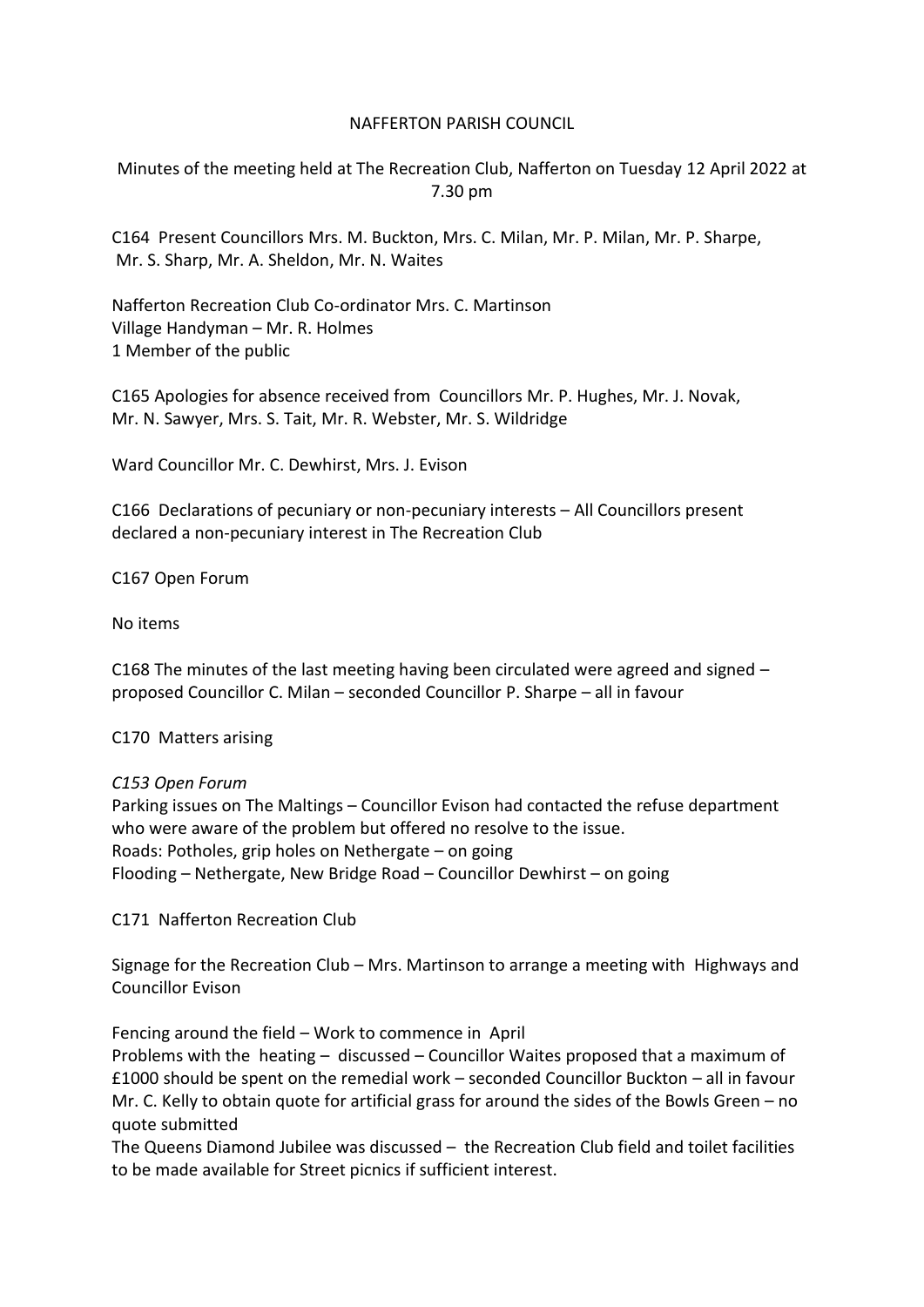Football had requested to site a container on the Recreation club – installed *March minutes -Councillor Wildridge proposed that the 2 existing containers should be resited when the third container arrives – seconded Councillor Sharp – all in favour* – hardcore would need to be in place to re-site the 2 existing containers – Mr. Holmes to liaise with Councillor Wildridge (Councillor Wildridge sourced the hardcore for the siting of the allotments container) CCTV will cover the bottom end of the field – Councillor Sharp Smoke detectors – remote signal remote list Mrs. Martinson, Mr. R. Holmes and Councillor Sawyer – review in 6 months – received Taps at The Recreation Club – quote received - £870 for 13 pairs of taps and fitting – on going

The Clubhouse

Councillor Sheldon proposed remote heating control for the Clubhouse – seconded Councillor Webster – on going Projector facilities for The Clubhouse – obtain prices -on going Councillor Waites

Still a little cosmetic work to be completed in the kitchen and cloakrooms

**Accounts** 

2149 – R. Holmes - £321.19 ERYC – Rates - £467.20

Online payments:

Npower - £643.42 Cherrys - £380.77 C.W. Foreman - £96.00 ERYC supplies - £245.31 ERYC – Bin collections - £376.61 Tess (Hull)Ltd – heat detectors - £751.20

Direct debits from 8.3.22 to 12.4.22

--------------------------

11.4.22 – Npower - £744.35

20.4.22 BATA - £317.87 20.4.22 Business Stream - £59.93

C157 The Mere

*March minutes - The controlling of the sluice was discussed – Councillor Webster to obtain quotes for some type of mechanical control* – on going – May agenda

Pollution in the Mere – in the process of being rectified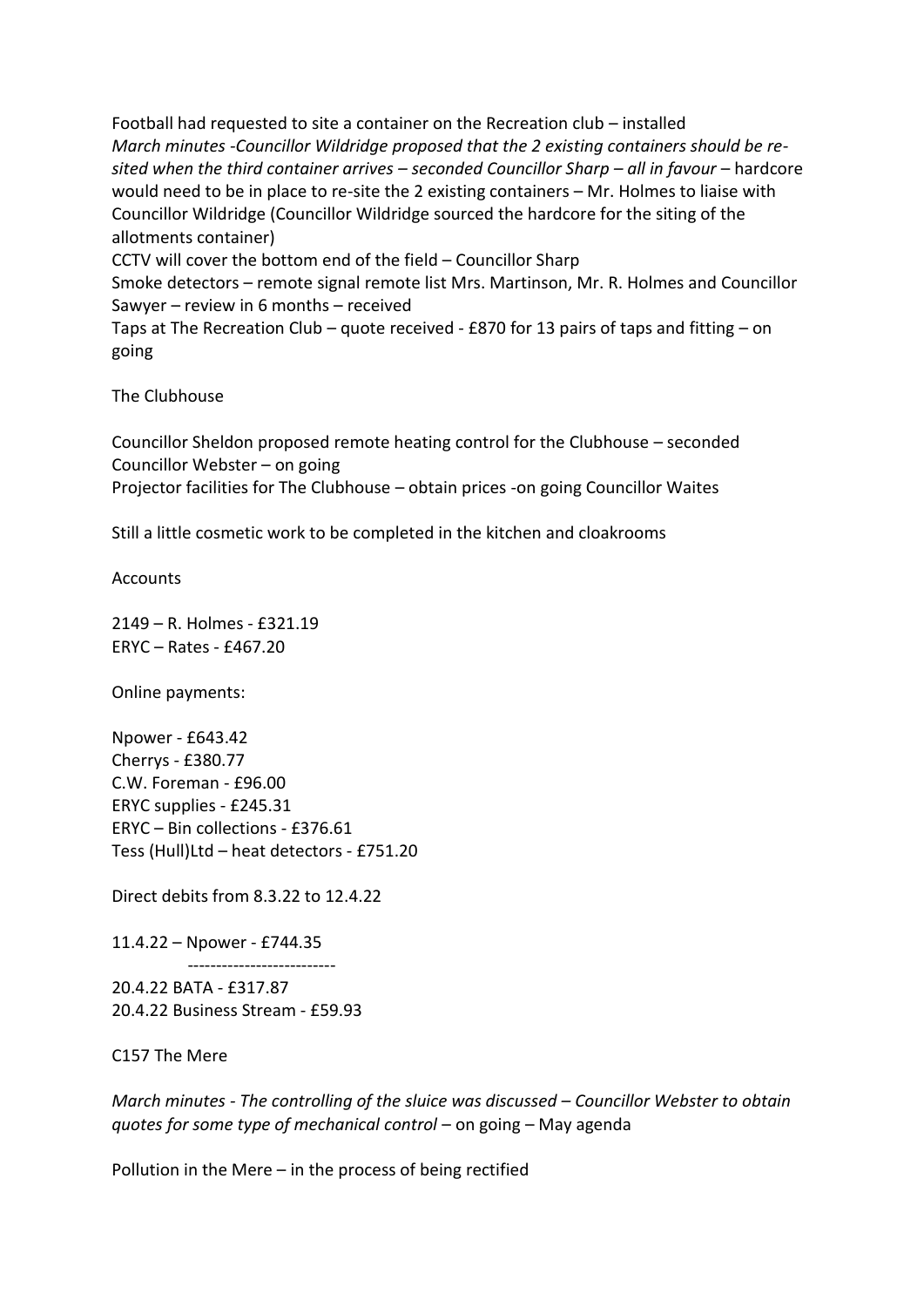C158 Flooding/Drainage Report

No additional issues

C159 Planning

22/00975/PLF – Erection of a single storey rear extension, carport to side and conversion of existing integral garage into additional living accommodation – Tree View, 2A Hall Close, Nafferton - we have no observations to make on this application

22/01147/PLF – Erection of single storey extension and first floor balcony to rear of 32A North Street, Nafferton – we have no observations to make on this application

Planning decision:

21/02294/VAR – Variation of condition 14 of permission 18/3678/PLF – land to the south of 39 West End Falls, Nafferton – granted

DC/22/00342/TCA – Tree application – The Blue Bell Inn, 13 Westgate, Nafferton - granted

C160 Correspondence

Humberside Police & Crime Commissioner – Payback – discussed J. Wresdell – potholes – Outgates, Nafferton – reported Community Speedwatch – Clerk to request further information

East Riding of Yorkshire Council

East Riding Community Governance Review – circulated Cluster meeting topics – noted Lissett Wind Farm Fund - Open

C161 Committee Reports

Village Hall – Various Jubilee Events Nafferton Show to go ahead. Feoffee – Funding had been granted for further education Councillor Waites requested information regarding the portable floodlights – Mrs. Martinson explained the unfortunate issues that had occurred since ordering the floodlights – the clerk requested that the funds be returned to the Recreation Club bank account. Playground- Councillor C. Milan preparing for pre-planning Web – all in order

C162 Village Maintenance – No additional items